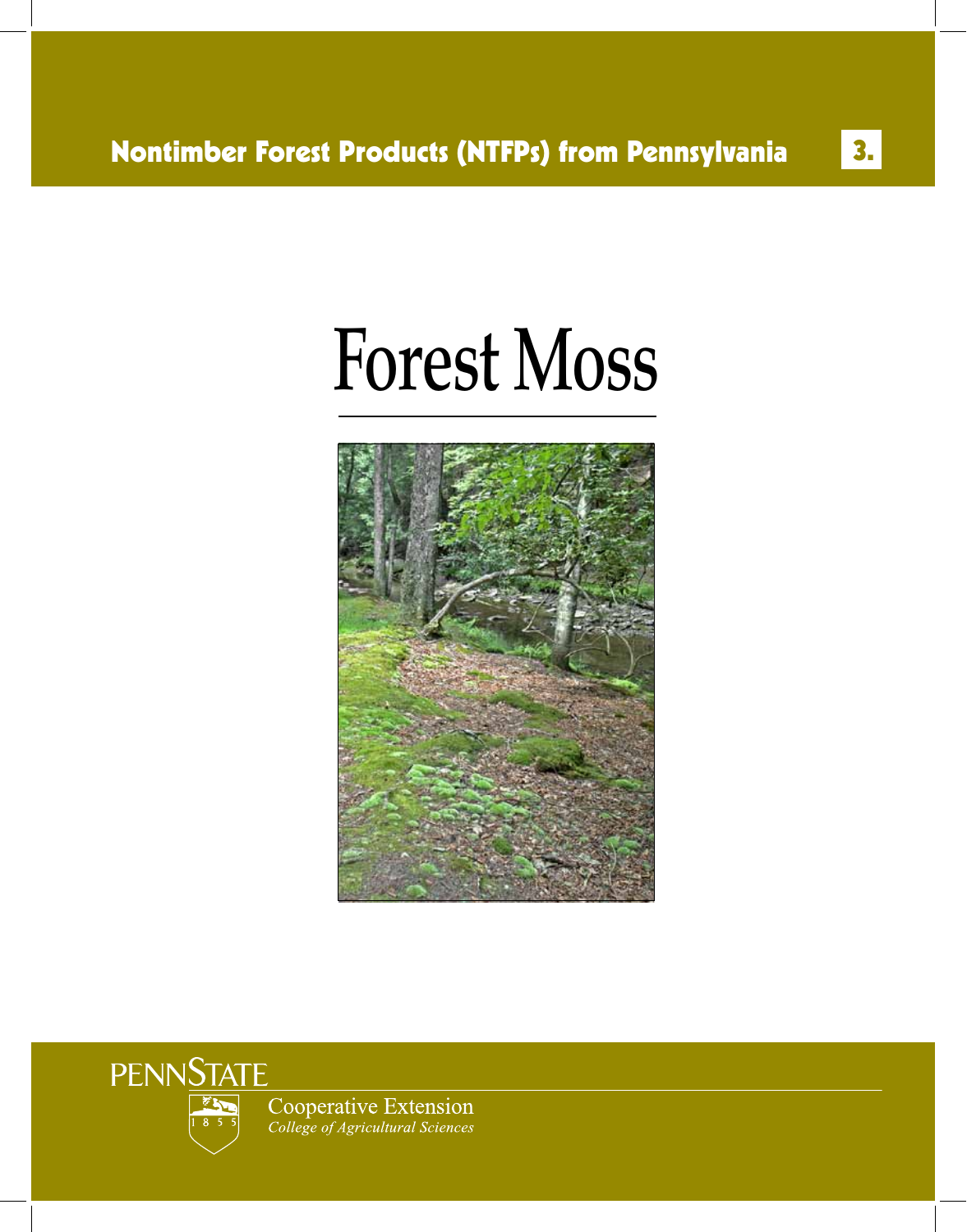### Introduction

Collecting nontimber forest products (NTFPs) from private and public lands in Pennsylvania is a time-honored tradition that provides many with income and enjoyment. This publication explores collecting forest mosses from logs, rocks, and the forest floor. Most gathered forest mosses are known as either sheet moss—loose sheets peeled from rocks and logs (Figure 1)—or as mood moss, tight cushions collected from rocks, logs, or the forest floor (Figure 2).



Fig. 1. Sheet moss is gathered from old logs, such as shown here, or rocks. Source: Jeri Peck



Fig.2. Mood moss is typically found on rocks or on the forest floor. Source: Jeri Peck

In the eastern United States, the cool, humid conditions favoring abundant moss on logs, rocks, and the ground are most commonly found in the Appalachian Mountains (Figure 3). Permit records and direct observation have confirmed collection in Delaware, Georgia, Kentucky, Maryland, North Carolina, Ohio, Pennsylvania, Tennessee, Virginia, and West Virginia. The greatest volume of log moss is thought to come from the Appalachians of North Carolina and West Virginia.



Fig. 3. The Appalachian moss-gathering region extends from southern New York southwest into northern Georgia; the shaded swath represents the area of commercial harvest activity. Source: Jeri Peck

Sheet moss, log moss, rock moss, haircap moss, and mood moss are gathered from federal, state, and private lands. Permit records in the region indicate that approximately 50,000 pounds (fresh weight) per year were removed from federal public lands between 1997 and 2001, but moss buyers report purchasing upward of 1 million pounds per year. Historically, sheet moss was taken primarily from logs ("log moss" was one of Appalachia's five most wanted plants in 2001), but as rot-resistant logs become more scarce, sheet moss is increasingly gathered from rocks. Mood moss and other cushion mosses can be found on rocks, logs, or the forest floor. Despite the long history of moss gathering in this region, relatively little is known about the impacts of removing moss from the forest ecosystem.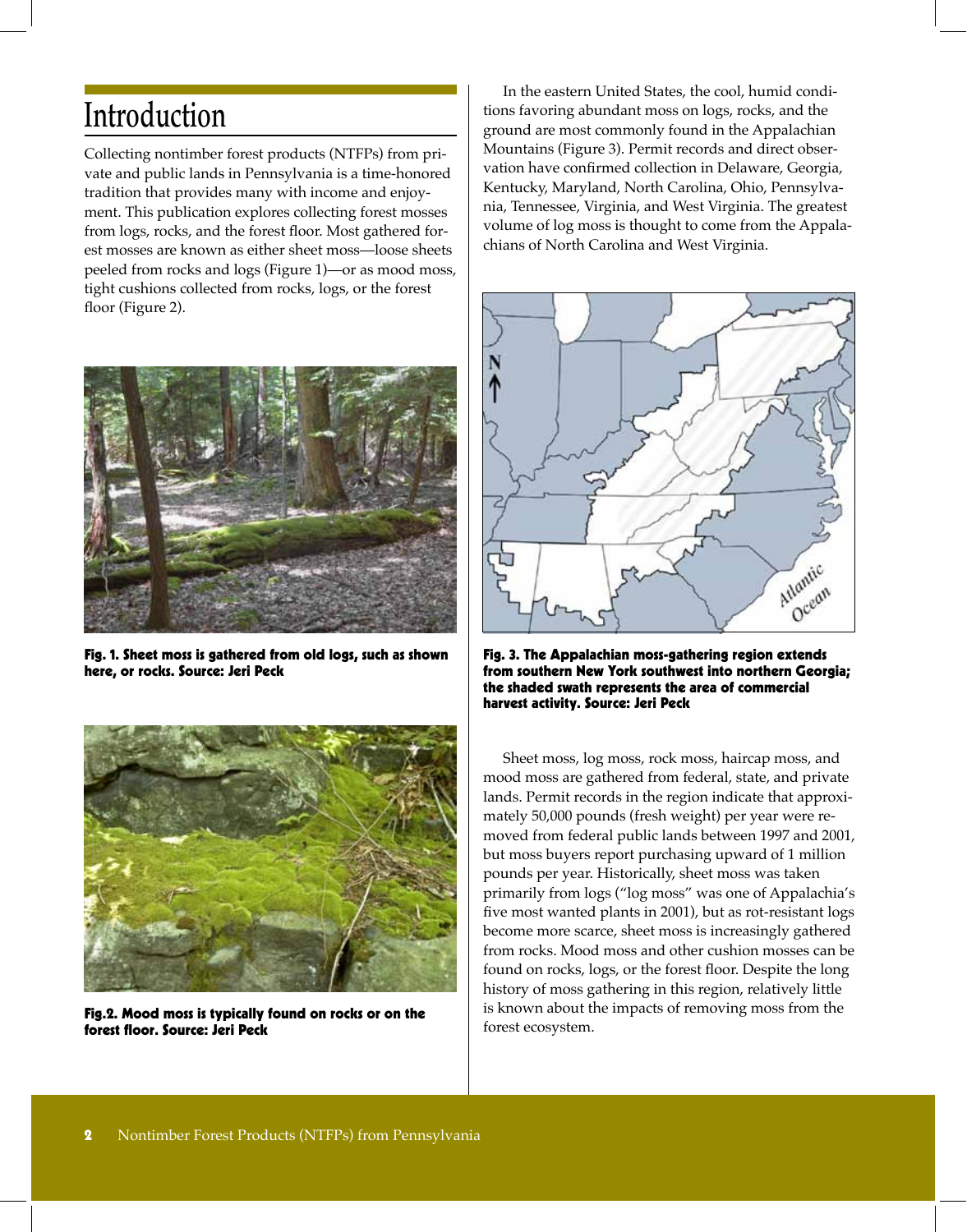### Uses and Commerce

In the past, moss in this area was used to chink cabins, stuff mattresses, and line both cradles and coffins. Currently, the horticultural trade uses moss as packing material, hanging basket liners, and soil covers for potted plants or terrariums. Moss is also used in arts and crafts (a pinch may provide the finishing touch on an ornament) and in moss gardens and green roofs. Moss is sold in small quantities at garden and craft stores, and a dozen companies sell variable quantities of moss on the Internet.

Sheet moss is usually gathered in contiguous mats by either a quick swipe of one hand ("swipe method") or by placing both hands under a loose mat and lifting, which removes a U-shaped patch. Sheet moss is then either sold fresh ("wet") or air-dried ("dry") after hanging the mats out on a line (facedown to prevent bleaching by the sun) or in an outbuilding. Mood moss is collected as entire, individual clumps (cushions). Most "mossers" collect into 10- or 50-pound feed sacks, which may be available from the local buyer.

Prices vary by product, from year to year, among seasons, and throughout the region, but moss generally brings between \$0.50 and \$1.50 per pound. Moss buyers are mostly locally situated, but buyers and wholesalers from around the country can be found on the Internet. Export records indicate that U.S. moss (thought to be of about 41 percent Appalachian origin, with 59 percent from the Pacific Northwest) is shipped to more than 40 countries worldwide. The economic impact of the moss trade in Appalachia is thought to be at least \$2.3 million annually, but many in the industry believe this is a substantial underestimate.

### Occurrence in Pennsylvania

Log moss is one of the ten most sought-after nontimber forest products in the state. Although suitable forest for growing moss occurs in roughly half of Pennsylvania, it is abundant only where local conditions are highly favorable. Moss is most likely to be found in moist lowland sites near streams and rivers with many logs and rocks. Moss suitable for harvest is not found in dry or exposed sites.

Tree species typical of mossy sites include hemlock, beech, birch, basswood, maple, and walnut. Boulders or rock slabs, tree stumps, and logs must be present to elevate the moss above the smothering leaf litter.

The species of log is also important. Where rot-resistant logs (such as chestnut and hemlock) persist for many decades, several harvest rotations of moss can be collected from the same log. Logs that decompose more rapidly (such as birch) may only able to support a single rotation (if any) before decaying into the forest floor.

# Biology and Ecology

Sheet moss in the Appalachians refers to any evergreen moss species that forms an extensive interwoven mat. Sheet mosses are typically creeping, relatively flat mosses with a branching pattern that somewhat resembles miniature fern fronds. Moss buyers look for the form and not for specific species. Nonetheless, the vast majority of gathered moss is of a handful of species. Most sheet moss is *Thuidium delicatulum* (commonly called delicate fern moss, Figure 4), *Hypnum imponens* (flat fern moss, Figure 4), or *H. curvifolium* (curvy fern moss), which are among the most common species found in forests throughout the region.

Mood moss can be any one of a dozen species that form compact, rounded, cushionlike clumps. Most mood moss, however, is *Dicranum scoparium* (broom fork moss) or other species of *Dicranum*. White cushion moss is usually *Leucobryum glaucum*. Sometimes, species of *Polytrichum* (hair cap moss) are also gathered.

Because mosses rarely grow in single-species mats, many other species are affected by gathering moss and little is known about the ecology of these species. In addition to a dozen flowering plants that commonly grow intermingled with the moss, more than 70 other mosses



Fig. 4. The most abundant sheet mosses in this region are commonly known as delicate fern moss (Thuidium, left) and flat fern moss (Hypnum, right). Source: Sue Studlar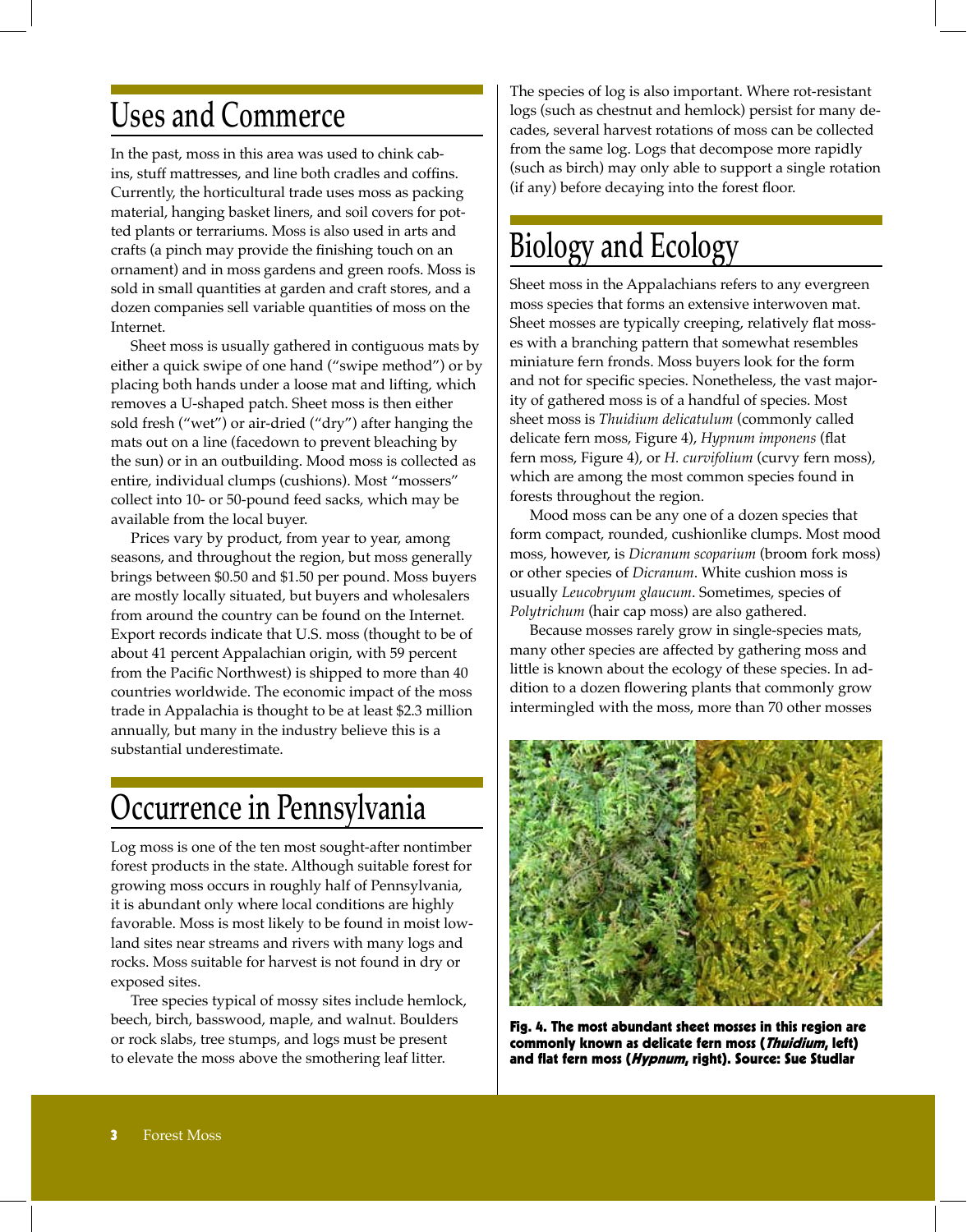and liverworts are inadvertently harvested. Liverworts, fungi, lichens, cyanobacteria, and dozens, if not hundreds, of invertebrates are also removed with the moss and salamander habitat is disrupted—one species of salamander has even been found inside collected moss bags. Many landowners regulate moss collection on their lands partly because we know so little about the impacts of moss gathering on these other species.

Moss mats in drier areas tend to have fewer incidentally affected species. As nonvascular plants, however, mosses require external sources of water and are therefore most often found in moist areas. Mosses do not produce seeds or fruits like other plants, but they can reproduce sexually, producing tiny seedlike spores in small pockets ("capsules") on stalks that are green early on and turn yellow, orange, red, or brown as they mature. It is important to leave behind patches with many capsules so these spores can "reseed" the area. Most regrowth following collection, however, comes from regrowth of the fragments (like cuttings) that are left behind. Leaving behind patches of moss, therefore, will also help ensure recovery.

Mosses grow very slowly, between 0.25 to 2.5 inches in length annually. Recovery is slowest (approximately 20 years) when all moss is stripped from the log or rock. Recovery is fastest (approximately 10 years) when a third to a half of a sheet moss is left behind in patches (Figure 5), which then grow over the bare spots. Recovery is not possible when the log decomposes entirely, which is accelerated when mosses are so firmly attached that removing the moss also removes chunks of wood. To ensure recovery and a second or third rotation, mats should only be gathered if they are loose from the log.



Fig. 5. Regrowth is fastest when large patches (e.g., within the black outlines) are left behind to regrow into the harvested areas, as was found with sheet moss like this in Macon County, North Carolina. Source: Gary Kauffman

## Gathering Guidelines

Moss gathering has gone on for decades, so why do we need guidelines? Although the stewardship practices of many mossers may not have changed over the years, both our forests and markets for moss have. Logs have become scarcer, increasing pressure on them as both sources of sheet moss and habitat for other plants, bugs, and other animals. This has tempted some mossers to harvest farther into streamside habitats (riparian areas) where mosses play important roles filtering and storing the water and nutrients that forests need to survive and grow. The best way to ensure the health of our forests, however, is to ensure a long-term, sustainable supply of moss, so harvest near streams and rivers should be kept to a minimum.

#### What to Gather

Buyers in this region will pay for sheet moss that is shorthaired, clean, green, and hangs together (Figure 6). Shorthaired moss is the creeping kind that lies relatively flat and does not have other plants standing up in the middle (such as ferns or tall, pointy mosses).

Clean moss does not have many leaves or needles on top or much dirt or wood on the bottom. Only moss that

is loose from the log or rock should be gathered or it will take too much dirt or wood with it (Figure 7).

For a "moss pelt" to hang together well (for hanging on lines to air-dry), it should be around 1 foot long, at least 0.5 inch thick, and fairly dense. Moss mats on logs are roughly 0.5 inch thick, while those on rocks are generally twice as thick. Buyers will similarly pay for mood moss in relatively large, clean, whole clumps. Each clump should be a colony



Fig. 6. Good sheet moss has a fresh, green color; flat, even appearance; and forms thin but wide sheets. Source: Jeri Peck



Fig. 7. Moss so firmly attached that it will not come up without chunks of log should not be taken. Source: Jeri Peck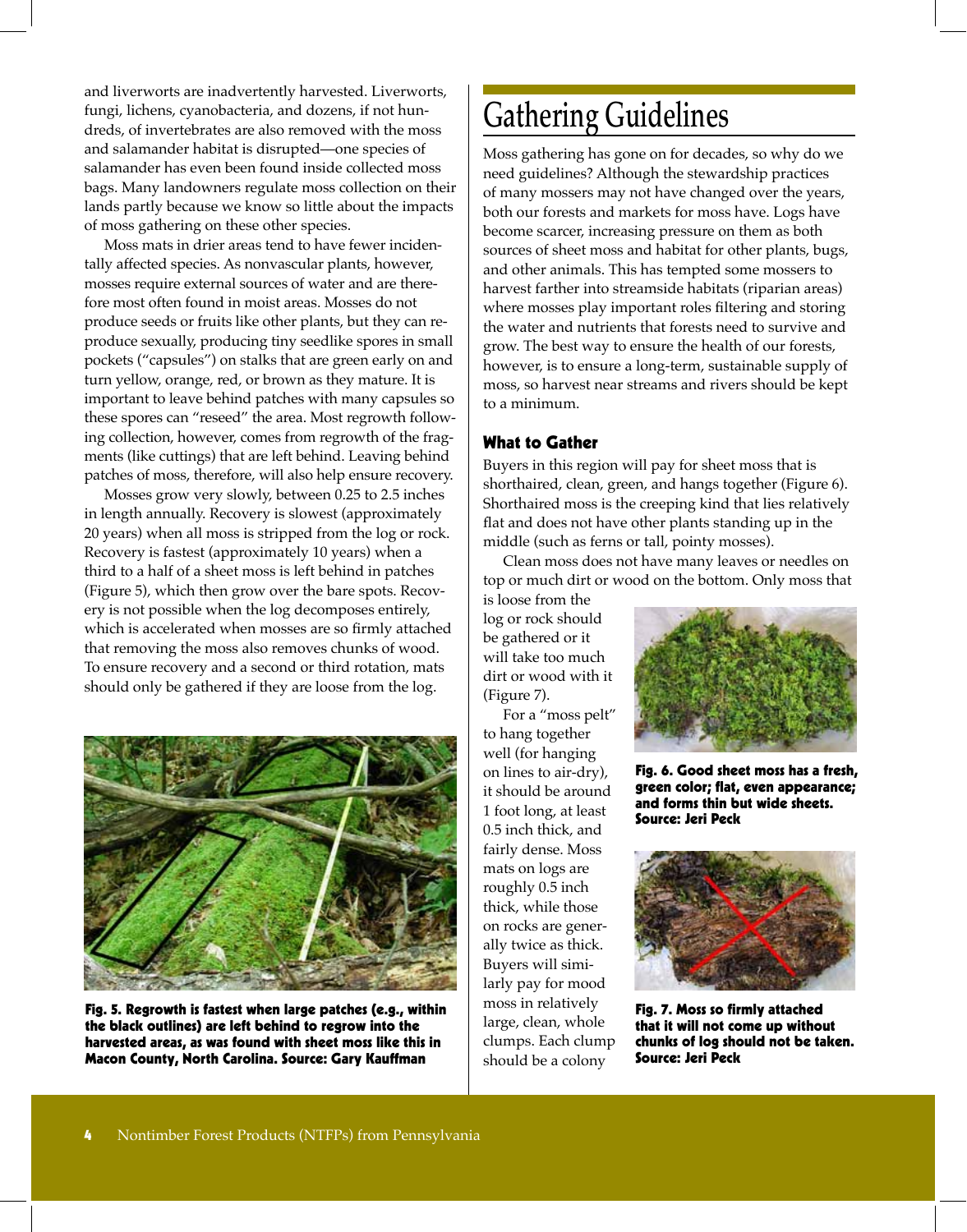of a single type of moss, once again lacking other plants or mosses. Clumps should not be covered in leaves or needles, and the backs should not have too much dirt or wood. Clumps should be at least 3 inches across. Not all buyers purchase mood mosses, especially white cushion moss, so check with your buyer before gathering.

Buyers may either reject or pay less for mosses that do not meet these specifications, including dirty moss with too much dirt or wood and sheet moss that is "scrappy" or "fuzzy" and does not hang together. Buyers may also reject moss that is not green or has too many different types of moss mixed together.

#### How to Gather

Gather sheet moss by hand with the swipe method, removing only the loose sheets that separate easily from their rock or log (Figure 8). Collectors should leave behind at least half of the moss, preferably in dispersed patches to encourage rapid regrowth. Mood moss must also be gathered by hand to prevent the clumps from breaking apart. Again, collectors should leave at least half of the available clumps (Figure 9). By leaving enough moss behind to "reseed" areas, a second harvest should be possible within a decade.

Do not roll up mosses (like bedrolls) because this tends to take more than half of the moss and results in very slow recovery. Do not harvest moss using rakes or other tools, which may damage the moss and their logs. Avoid cutting other plants, establishing new trails, or damaging the surrounding habitat. Gently agitate the moss (toss it lightly into the air; shaking from an edge may cause sheets to fall apart) to shake out any needles, leaves, or bugs before packing for transport.

#### Where to Gather

Currently, no prohibitions exist against gathering moss from privately owned forestlands in Pennsylvania, if you have permission from the landowner. However, avoid gathering moss from sensitive areas, which include very wet habitats such as bogs, springs, seeps, and any habitat within 50 feet of streams. Also avoid highly decayed logs and exceptionally old trees with decayed bases. Rock outcrops, cliffs, and terraces that support mosses other than the preferred fern mosses are also unsuitable. Collecting moss from these sensitive areas can damage fragile ecosystems, and the mosses gathered will include many incidental species of little to no retail value.

On many public lands, gathering is either prohibited or requires a written permit. In Delaware, New York, and Tennessee, the removal of any plants is prohibited. Some national forests in the region—including but not limited to Monongahela (West Virginia), Nantahala, Pisgah, Sumter (North Carolina), Cherokee (Tennessee), Chattahoochee (Georgia), and Daniel Boone (Kentucky) and some state forests in Tennessee and West Virginia currently specifically prohibit moss harvest.

In Pennsylvania, moss gathering is not allowed in areas set aside for recreation, protection, or research, such as parks, preserves, research areas, wilderness areas, or natural areas. The Pennsylvania Game commission also prohibits any plant removal on all of their lands. The Allegheny National Forest sells permits for moss harvest on a case-by-case basis; ask for the special forest products specialist at the local ranger's office. The Department of Conservation and Natural Resources (DCNR) regulates moss gathering according to Title 17, Chapter 21.31 of the Pennsylvania Code, which prohibits "cutting, picking,



Fig. 8. Harvest loose sheet moss by using the "swipe method" or gently lifting one-foot sections with both hands. Make sure to leave one-third to one-half of the moss behind to regrow. Source: Jeri Peck



Fig. 9. Mood moss often grows in dense patches on rocks and the forest floor. Remember to leave half the moss behind to regrow. Source: Jeri Peck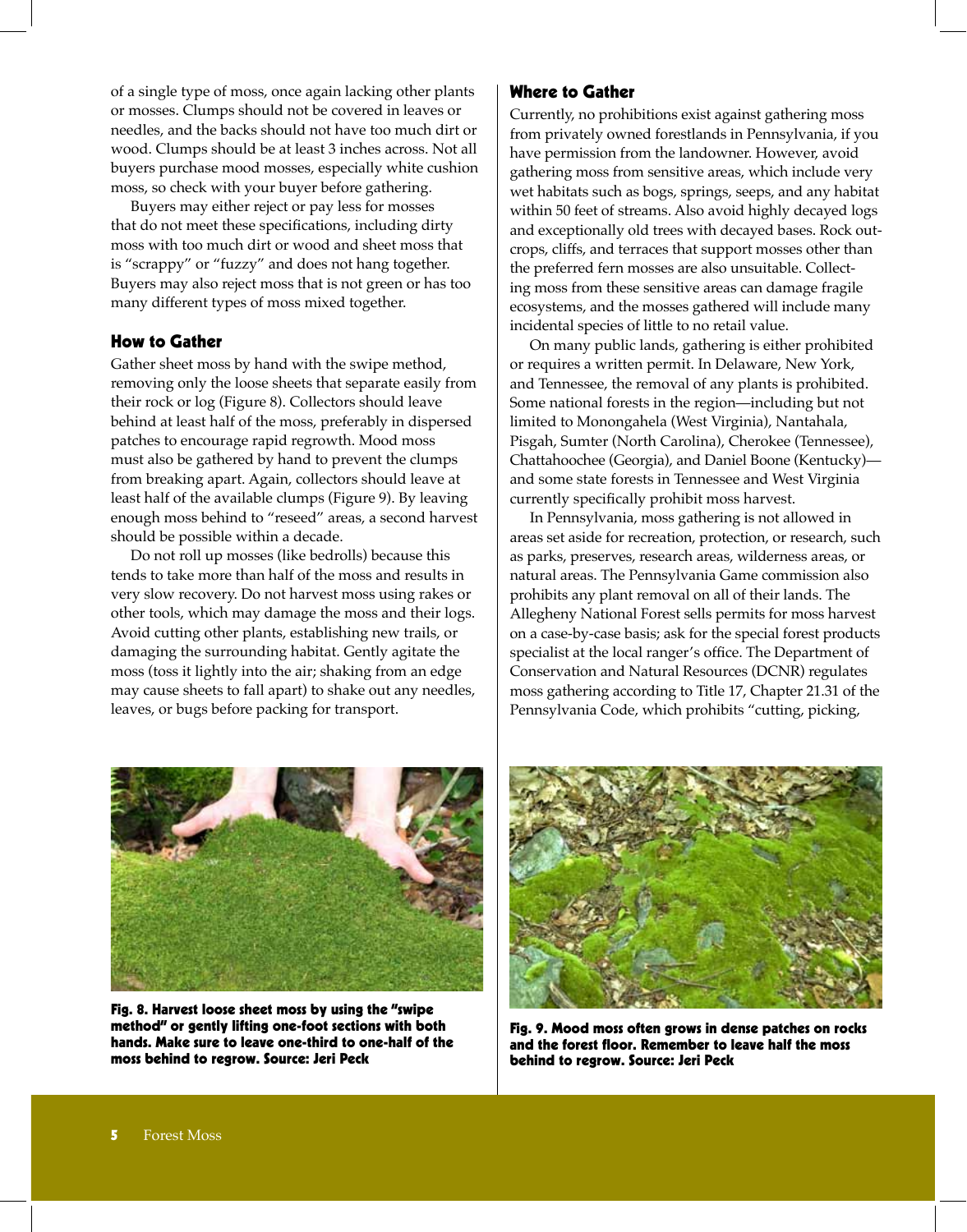digging, damaging or removing, in whole or in part, a living or dead plant, vine, shrub, tree or flower on state forestland without written authorization of the District Forester or a designee." However, personal-use gathering of small amounts is generally permitted without a permit on DCNR lands

Each state forest district develops its own policy covering commercial moss gathering (gathering for sale). It is currently prohibited, for instance, in the Delaware and Tuscarora State Forests. Some districts have adopted the policy of generally prohibiting moss gathering, except in areas scheduled for timber harvest, road construction, or where activities would destroy moss habitat anyway. Regulations concerning moss harvest are subject to change, so contact the local office for any public landowner on whose land you wish to harvest. Asking for the forester for the Wild Plant Program and mentioning your willingness to coordinate with salvage operations (i.e., harvesting moss before a timber sale) is advisable on districts that generally do not sell moss permits.

When permits are issued, the required information, duration, fees (generally \$5), and harvest regulations all vary by district. Typical regulations include prohibiting harvest using tools and within 100 feet of streams, trails, or roads and/or limiting how much can be gathered. Generally, each individual bag used for transport must display a tag, which must be shown to law enforcement officers and forest rangers at random checkpoints. Some buyers record permit information at the point of sale.

Unfortunately, the reputation of the mosser community is sometimes tarnished by poaching or theft. Moss poaching has occurred in national parks in North Carolina and Tennessee, national rivers and Forests in Georgia, Kentucky, and West Virginia, preserves in Virginia, wilderness areas in North Carolina, and many public and private lands in Pennsylvania. It is very important for the moss industry that gatherers abide by prohibitions where they exist, as moratoria on moss gathering often follow poaching incidents. Those who gather moss without permission face penalties, reduce the potential for future harvests, and give a bad name to all mossers.

### Forest Farming

The precise conditions for maximum moss growth are still not fully understood and few growers have achieved rotations of less than a decade. Moss requires forest cover and cannot be grown in the open. Converting nonmossy forests to mossy forests requires changing the environmental conditions—most commonly by misting to increase humidity, which is generally impractical. Consequently, moss is not cultivated using traditional horticultural systems. However, two companies in the United States promote moss gardening and sell sheet moss, cushion moss, and moss "milkshakes" of blended fragments for propagation (see Moss Acres in northeastern Pennsylvania and Mountain Moss of Pisgah, North Carolina). Woods-cultivated moss is most successfully grown and propagated in patches within forests that are naturally mossy.

It is possible to encourage naturally mossy forests to sustainably produce moss with minimal investment (Figure 10). Besides encouraging the growth of mosses



Fig. 10. Moss farming is only practical in naturally mossy areas, which can be harvested sustainably for many years by taking no more than half the moss each time and returning only every five years. Source: Jeri Peck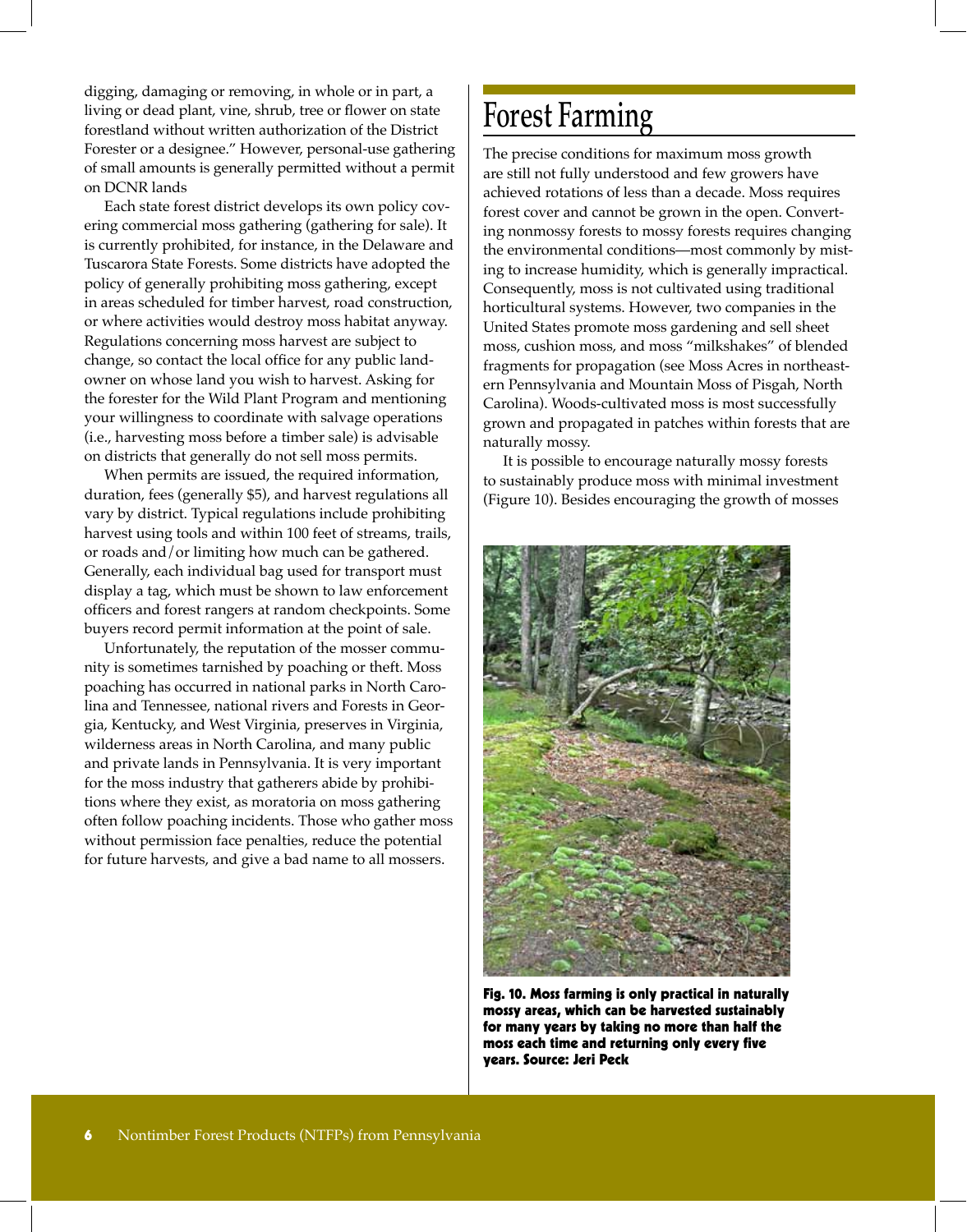that are already present, the most important actions for cultivating a patch of mossy forest for repeated future harvests are (1) preserve the logs, (2) harvest in patches, and (3) occasionally clean the moss. Preserving the logs means making sure the moss has something to grow on. Rock moss requires little effort. Log moss, however, requires harvesting only loose moss to prevent removal of the wood substrate. Once the wood is gone, it cannot be replaced and eventually the logs will no longer support moss.

Harvesting in patches (as described above) ensures rapid recovery of bare areas and allows future harvests within a decade. If the patches are small and dispersed, within a few years they will fill in with new moss. The new moss may require ten years before it is loose enough to harvest, but at roughly year five the moss that was left behind during the first rotation can be harvested. If repeated and the log does not deteriorate, this process can continue indefinitely.

Finally, occasional cleaning of the moss helps prevent it from being overgrown by other plants or smothered by leaves. Simply brush away accumulated leaf litter (don't use a rake—it can damage the moss). If you wish to "weed" your moss patch, try not to remove any threatened or endangered plants.

# Concluding Remarks

Forest moss can be sustainably gathered from rocks, logs, and the forest floor if great care is taken to ensure future harvests. Sheet or mood moss can be gathered in clean patches from mossy forests on rotations of five to ten years when less than half of the loose moss is removed each time and multiple patches with many capsules are left behind to reseed through spores or the regrowth of fragments. Moss is most successfully cultivated in the woods by preserving the logs, harvesting in patches, and occasionally cleaning the moss. To protect sensitive populations of plants and animals, moss should be gathered only where it is legally permitted. Care should be taken to minimize the impact of gathering on other plants and animals to preserve the ecological fabric of the forest.